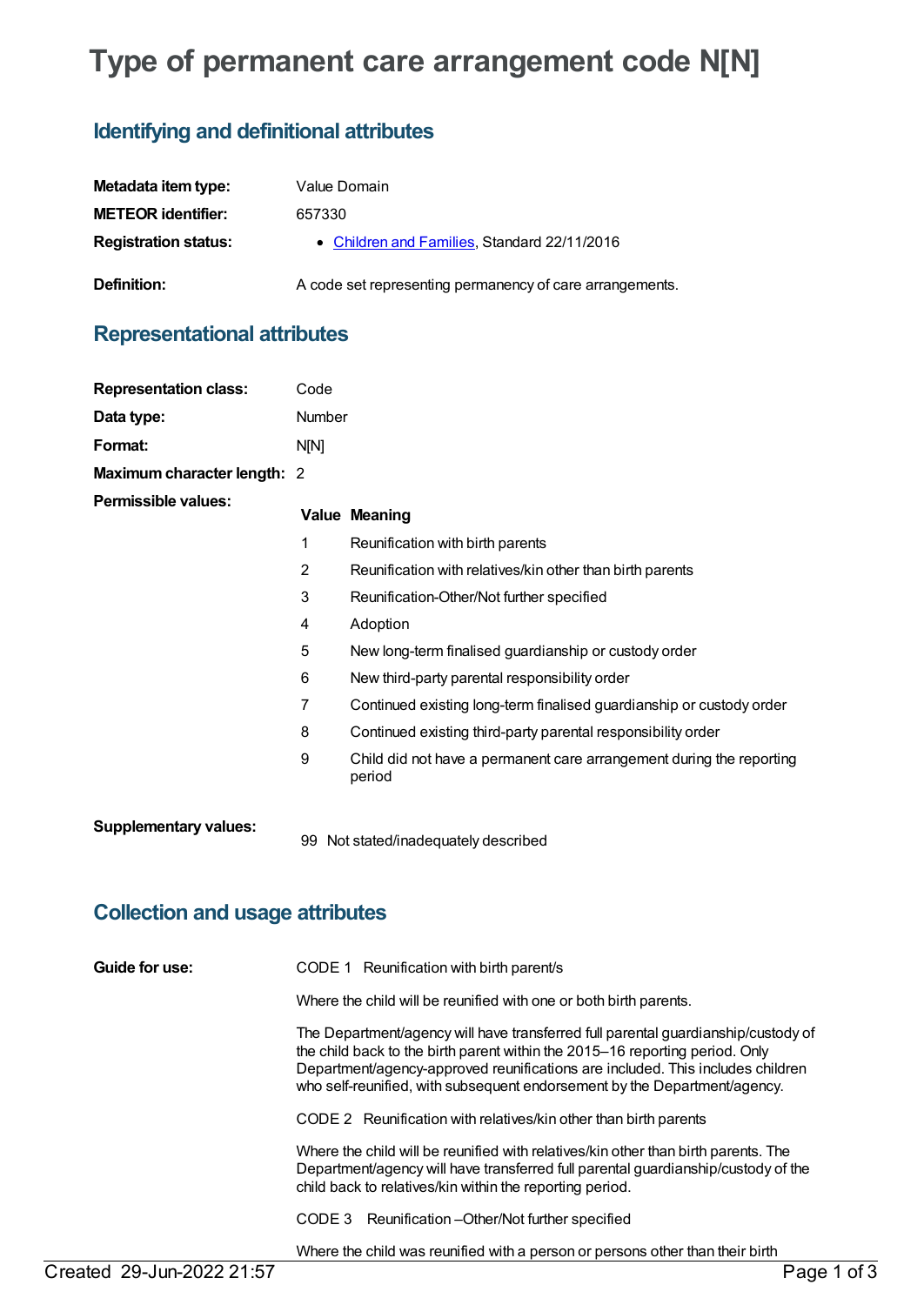parents, or other relatives/kin. This category may include reunification to a former guardian (other than those specified above). This category may be used when it is known that a reunification attempt has been made, but where it is not possible to classify who a child was reunified with.

#### CODE 4 Adoption

An adoption order, made by a competent authority under adoption legislation, by which the adoptive parent(s) become the legal parent(s) of the child. For the purpose of this collection, only adoption orders that were finalised during the reporting period for children who were under the care of the relevant child protection department are included. The way in which an adoption is finalised depends on the procedures of the state or territory departments responsible for adoption in Australia.

Current policy and practice may limit these adoptions to known-carer adoptions (included in the 'known child adoptions' category for national adoptions reporting). However in some jurisdictions, local adoptions may also be included in this category (see below for further definitions).

#### *Known-carer adoption*

An adoption of a child born or permanently residing in Australia before the adoption, by a foster parent or other non-relative who has been caring for the child and has had the responsibility for making decisions about the daily care and control of the child for the relevant period (as specified by the relevant state/territory department) before the adoption.

#### *Local adoption*

An adoption of a child born or permanently residing in Australia before the adoption who are legally able to be placed for adoption but who generally have had no previous contact or relationship with the adoptive parent(s).

CODE 5 New long-term finalised guardianship or custody orders

Order involving the transfer of legal guardianship to the relevant state or territory department or non-government agency. These orders involve considerable intervention in the child's life and that of their family, and are sought only as a last resort.

For the purpose of this collection, this category refers to long-term finalised guardianship or custody orders. 'Long-term' generally refers to where the order confers guardianship/custody until the child turns 18 years of age. However, in some jurisdictions, specific time-limited orders (more than 2 years) may also be deemed to be long-term and may also be included in this category.

A guardianship order conveys responsibility for the welfare of the child to the guardian (for example, for the child's education, health, religion, accommodation and financial matters). It does not necessarily grant the right to the daily care and control of the child, or the right to make decisions about the daily care and control of the child, which are granted under custody orders.

A custody order is generally an order that places a child in the custody of either the state or territory department responsible for child protection, or a non-government agency. It usually involves the child protection department's being responsible for the daily care and requirements of the child, while the parent retains legal guardianship. Custody alone does not bestow any responsibility regarding the longterm welfare of the child.

CODE 6 New third-party parental responsibility order

An order transferring all duties, powers, responsibilities and authority to which parents are entitled by law to a nominated person(s) whom the court considers appropriate. The nominated person may be an individual such as a relative or an officer of the state or territory department. Third-party parental responsibility may be ordered in the event that a parent is unable to care for a child, with parental responsibility then transferred to a relative.

CODE 7 Continued existing long-term finalised guardianship or custody orders